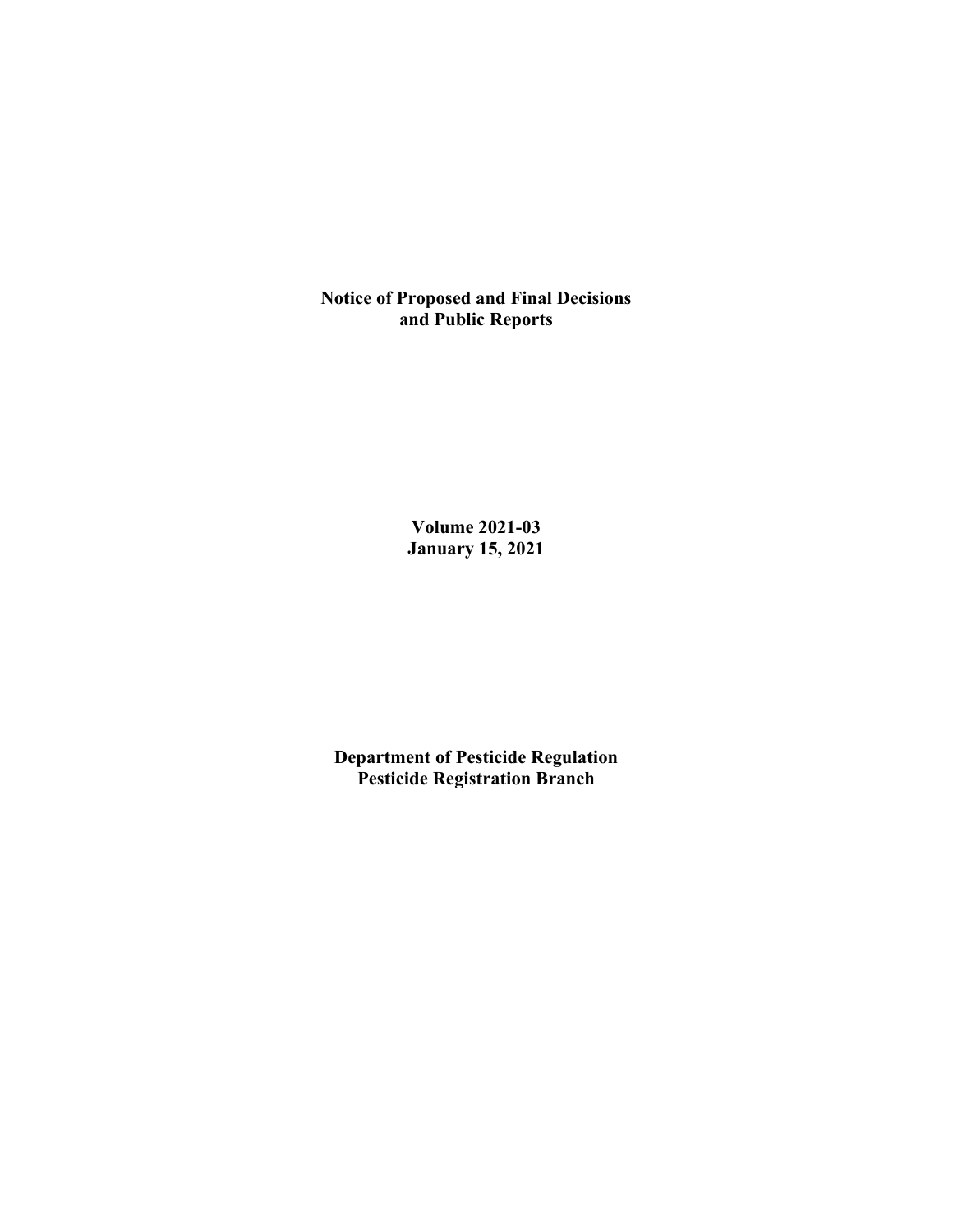# **NOTICE OF FINAL DECISIONS TO REGISTER PESTICIDE PRODUCTS AND WRITTEN EVALUATION**

Pursuant to Title 3, California Code of Regulations section 6255, the Director of the Department of Pesticide Regulation (DPR), files this Notice of Final Decisions to Register Pesticide Products with the Secretary of the Resources Agency for posting. This notice must remain posted for a period of 30 days for public inspection. Between the time DPR posts a proposed registration decision for public comment and DPR makes a final decision regarding the product, nonsignificant changes may be made to the product label (e.g., revising the product name, changing a master label to an end-use marketing label, correcting typographical errors). If the changes are not significant, DPR will not re-notice the product for public review and comment. However, if significant changes are made to the product label that substantially affect DPR's analysis on direct or indirect significant adverse environmental or human health impacts that can reasonably be expected to occur from the proposed decision, DPR will re-notice the product label for public review and comment.

In addition, for any product that is posted proposed to register as a conditional registration, the registrant may address the conditions of registration by providing the appropriate data or modifying the product label (e.g., remove use site, add "not for use in California" to a use site) during the posting period. If the registrant adequately addresses the conditions of registration during the posting period and the resulting change to the product label is not significant such that DPR must re-post the product label for review and public comment, DPR will post the product below, but will no longer have a "conditional" designation by the registration type.

For information about submitting a request for any documents related to this notice, please visit [https://www.cdpr.ca.gov/public\\_r.htm.](https://www.cdpr.ca.gov/public_r.htm)

To view the public report that was issued when the product was proposed for registration, click on the hyperlinked Tracking Number for the product.

*Tracking Number with hyperlink to public report – (EPA Registration Number) Applicant / Brand Name*

 $276777 - (89825 - 1)$  $276777 - (89825 - 1)$ BARNACLE-BLOCKER, LLC. BARNACLE STOP USE: ANTI-FOULANT(MARINE), ANTIMICROBIAL - FOR THE CONTROL OF BARNACLES AND MUSSELS ON BOAT HULLS, PROPELLERS, AND OTHER BOAT RUNNING GEAR EITHER IN OR OUT OF WATER TYPE: SECTION 3 REGISTRATION – CONDITIONAL ACTIVE INGREDIENT(S): CAPSICUM OLEORESIN CAS NUMBER(S): 404-86-4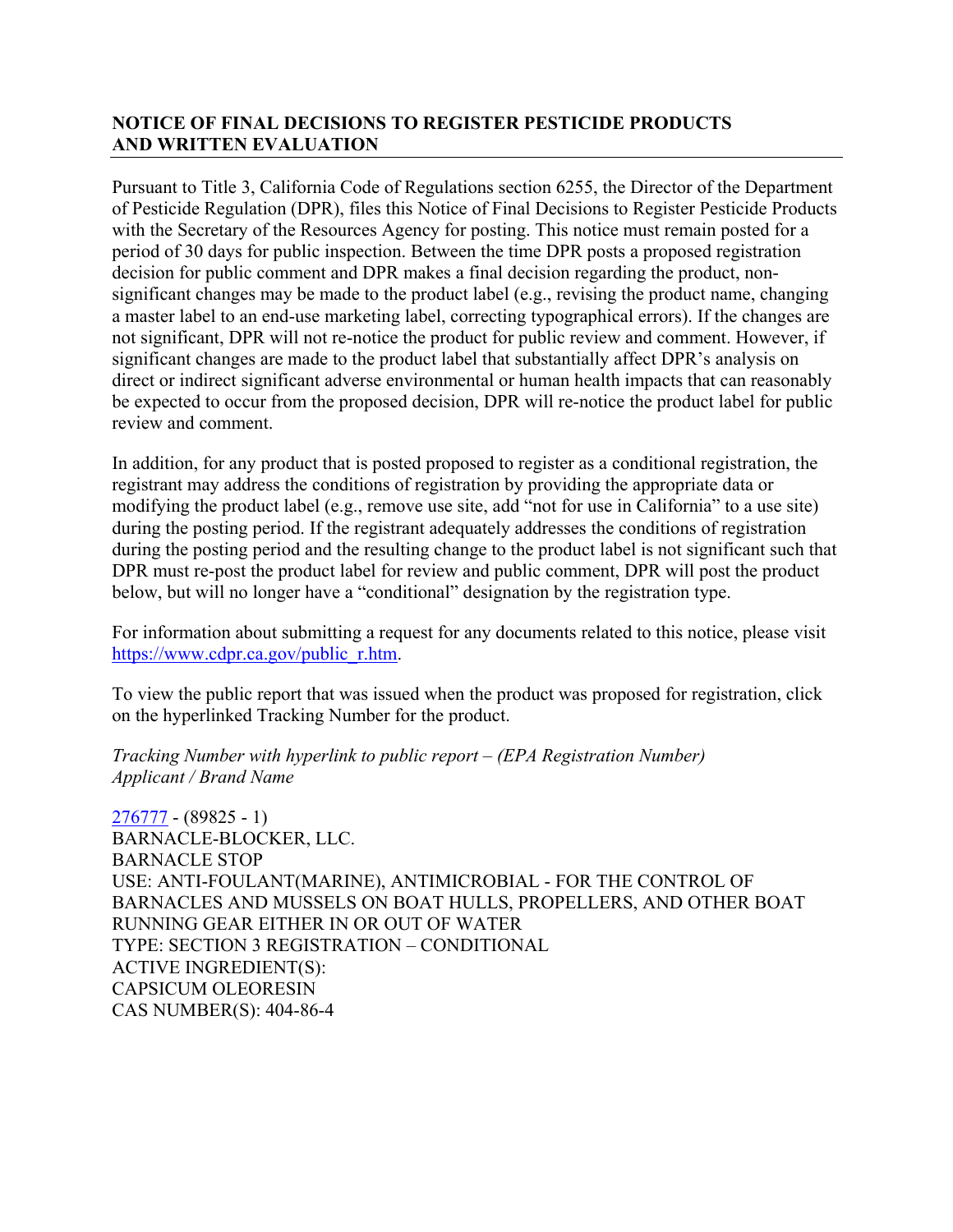[294811](https://www.cdpr.ca.gov/docs/registration/nod/public_reports/294811.pdf) - (71049 - 4) KIM-C1, LLC CPPU PLANT GROWTH REGULATOR USE: GROWTH REGULATOR - FOR USE AS A PLANT GROWTH REGULATOR TO IMPROVE THE FRUIT SIZE AND FRUIT SET OF CROPS SUCH AS BLUEBERRIES, GRAPES, KIWI, AND NUT CROPS TYPE: SECTION 3 LABEL AMENDMENT – CONDITIONAL – TO REVISE THE FIRST AID BOX AND TO ADD ADDITIONAL DIRECTIONS FOR USE ON ALMONDS ACTIVE INGREDIENT(S): FORCHLORFENURON CAS NUMBER(S): 68157-60-8

[294141](https://www.cdpr.ca.gov/docs/registration/nod/public_reports/294141.pdf) - (432 - 1604) BAYER ENVIRONMENTAL SCIENCE A DIVISION OF BAYER CROPSCIENCE, LP ESPLANADE SURE USE: HERBICIDE - FOR THE CONTROL OF WEEDS SUCH AS CARPET WEED, CHICKWEED, AND HENBIT IN NON-CROP AREAS SUCH AS RAILROADS, ROADSIDES, HARDSCAPES, INDUSTRIAL AREAS, UTILITIES, AND AIRPORTS TYPE: SECTION 3 REGISTRATION - ACTIVE INGREDIENT(S): INDAZIFLAM RIMSULFURON CAS NUMBER(S): 730979-19-8 , 122931-48-0

[294927](https://www.cdpr.ca.gov/docs/registration/nod/public_reports/294927.pdf) - (432 - 1541) BAYER ENVIRONMENTAL SCIENCE A DIVISION OF BAYER CROPSCIENCE, LP SIGNATURE XTRA STRESSGARD USE: FUNGICIDE - FOR THE CONTROL OF DISEASES SUCH AS BLIGHT, ROOT ROT, AND YELLOW TUFT ON TURF IN SITES SUCH AS GOLF COURSES, SOD FARMS, SPORT FIELDS, INSTITUTIONAL, MUNICIPAL, AND COMMERCIAL SITES TYPE: SECTION 3 REGISTRATION - ACTIVE INGREDIENT(S): FOSETYL-AL CAS NUMBER(S): 39148-24-8

[294601](https://www.cdpr.ca.gov/docs/registration/nod/public_reports/294601.pdf) - (7969 - 412) BASF CORPORATION VIVANDO M FUNGICIDE USE: FUNGICIDE - FOR THE CONTROL OF COBWEB DISEASE IN CULTIVATED MUSHROOMS TYPE: SECTION 3 REGISTRATION - ACTIVE INGREDIENT(S): METRAFENONE CAS NUMBER(S): 220899-03-6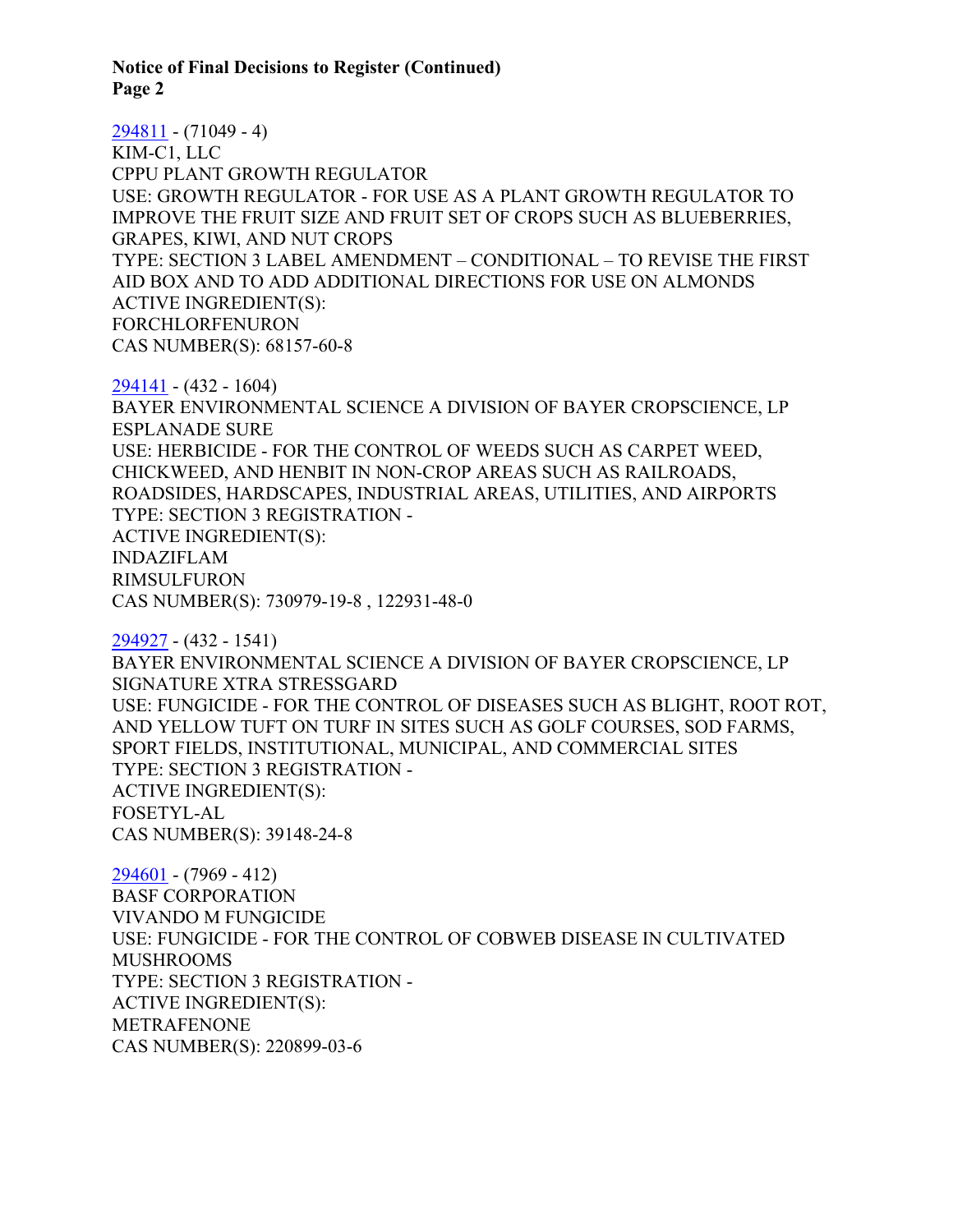## **Written Evaluation**

Pursuant to Title 3, California Code of Regulations section 6254, this notice includes a written evaluation of significant environmental points raised in comments submitted during the review and comment period required by Title 3, California Code of Regulations section 6253 for any of the products listed above. DPR received comments raising human health and/or environmental concerns in response to DPR's November 6, 2020, Notice of Proposed and Final Decisions, Vol. 2020-45 and DPR's November 13, 2020, Notice of Proposed and Final Decisions, Vol. 2020-46 from the organization CleanEarth4Kids.org. A summary of the points raised and DPR's responses are provided below.

COMMENT: Darin Cheung from the organization CleanEarth4Kids.org expressed concerns regarding DPR's proposed decision to register Barnacle-Blocker, LLC's master label Barnacle Stop, EPA Reg. No. 89825-1, because the active ingredient capsicum oleoresin affects breathing for people and creates a burning sensation and irritates the skin. The commenter provided a link to an online fact sheet on this active ingredient.

RESPONSE: DPR's scientific evaluation of a master label is based on the potential human health impacts of the formulated end-use product based off the master label and the specific use restrictions contained on the master label, not the potential human health impacts of the active ingredient generally. Although the commenter provided a link to an online fact sheet on this active ingredient, the commenter did not provide DPR with additional data or specific information to support her concerns about how the use of capsicum oleoresin in a formulated end-use product based off this master label when used in accordance with its label directions would adversely impact human health. DPR issued a public report in support of its proposed decision on November 6, 2020, [https://www.cdpr.ca.gov/docs/registration/nod/2020-45.pdf.](https://www.cdpr.ca.gov/docs/registration/nod/2020-45.pdf) As stated in the public report, based on the evaluated data, the low concentration of capsicum oleoresin in this product (0.075%), capsicum oleoresin's "Generally Recognized as Safe" designation by the U.S. Food and Drug Administration, and the precautionary statements and personal protective equipment specified on the master label, DPR does not expect use of an enduse product based off this master label in accordance with the label directions and any applicable use restrictions in regulation will result in a significant adverse impact to human health. DPR evaluated the application for this master label and determined it meets current regulatory requirements for registration in California. Therefore, DPR is proceeding with the registration of Barnacle Stop, EPA Reg. No. 89825-1.

COMMENT: Darin Cheung from the organization CleanEarth4Kids.org expressed concerns regarding DPR's proposed decision to accept KIM-C1, LLC's label amendment for CPPU Plant Growth Regulator, EPA Reg. No. 71049-4, because the active ingredient forchlorfenuron causes kidney and liver damage and is toxic to aquatic life. The commenter provided a link to an online fact sheet on this active ingredient.

RESPONSE: DPR's scientific evaluation of a pesticide product is based on the potential human health impacts of the formulated end-use product and the specific use restrictions contained on the product label, not the potential human health impacts of the active ingredient generally. When evaluating the potential environmental impacts of a pesticide product, DPR accounts for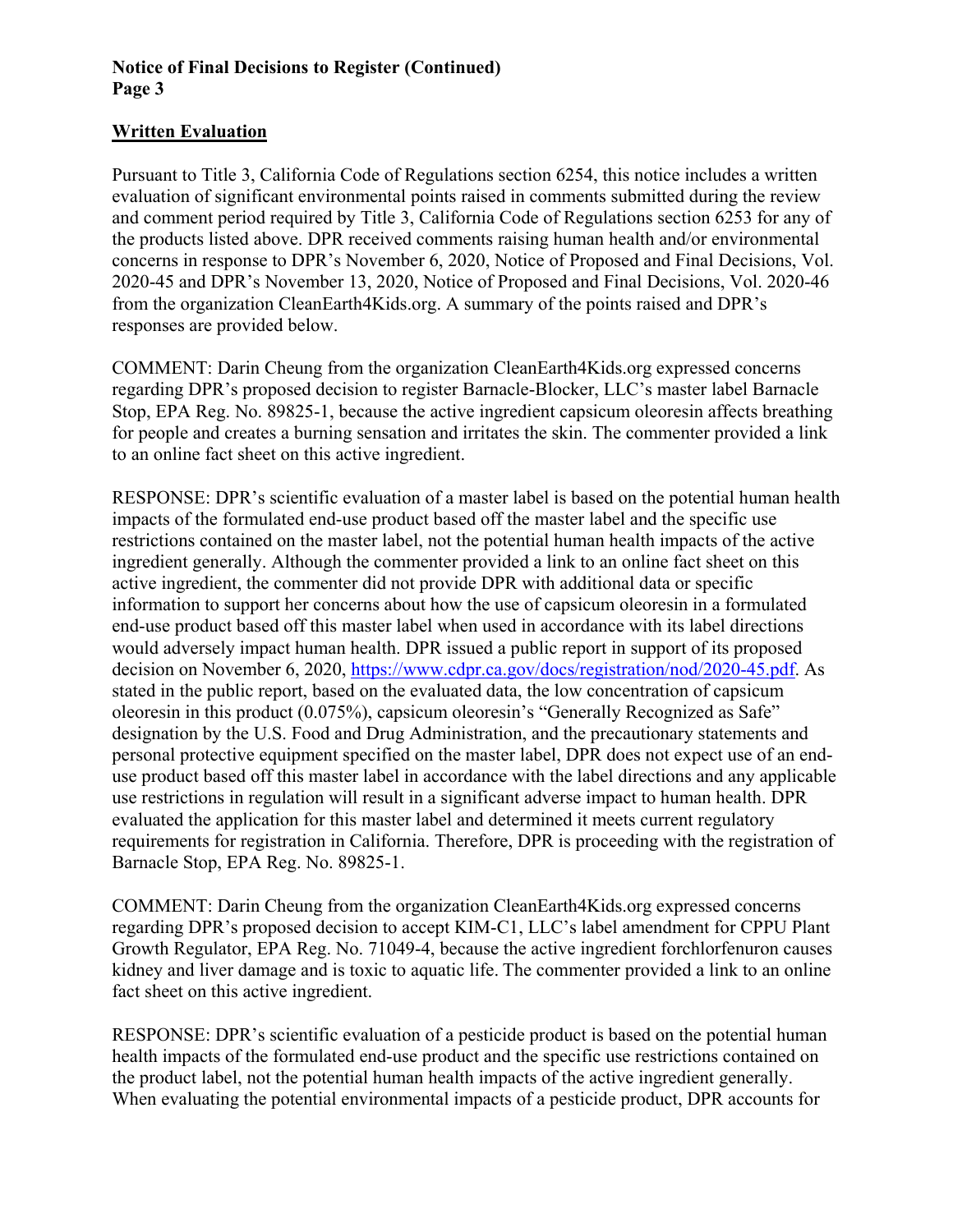product-specific information such as application rates, use sites, use restrictions, and mitigation measures on the product label. Although the commenter provided a link to an online fact sheet on this active ingredient, the commenter did not provide DPR with additional data or specific information to support her concerns about how the use of forchlorfenuron in this formulated enduse product, when used in accordance with its amended label directions, would adversely impact human health and the environment. DPR issued a public report in support of its proposed decision on November 6, 2020, [https://www.cdpr.ca.gov/docs/registration/nod/2020-45.pdf.](https://www.cdpr.ca.gov/docs/registration/nod/2020-45.pdf) As stated in the public report, based on the evaluated data and the precautionary statements, environmental hazard statements, use restrictions, and mitigation measures contained on the label, DPR does not expect the proposed amendments to the label will result in a significant adverse impact to human health or the environment. DPR evaluated the application for this label amendment and determined it meets current regulatory requirements for registration in California. Therefore, DPR is proceeding with the acceptance of the label amendment for CPPU Plant Growth Regulator, EPA Reg. No. 71049-4.

COMMENT: Anna-Francesca Magat from the organization CleanEarth4Kids.org expressed concerns regarding DPR's proposed decision to register Bayer Environmental Science A Division of Bayer CropScience LP's product, Esplanade Sure, EPA Reg. No. 432-1604. The commenter provided a link to an online database and states it identifies the active ingredients indaziflam and rimsulfuron as being toxic with various human health and/or environmental effects.

RESPONSE: DPR's scientific evaluation of a pesticide product is based on the potential human health impacts of the formulated end-use product and the specific use restrictions contained on the product label, not the potential human health impacts of the active ingredient generally. When evaluating the potential environmental impacts of a pesticide product, DPR accounts for product-specific information such as application rates, use sites, use restrictions, and mitigation measures on the product label. Although the commenter provided a link to the online database, the commenter did not provide DPR with additional data or specific information to support her concerns about how the use of indaziflam and rimsulfuron in this formulated end-use product when used in accordance with its label directions would adversely impact human health and the environment. DPR issued a public report in support of its proposed decision on November 13, 2020, [https://www.cdpr.ca.gov/docs/registration/nod/2020-46.pdf.](https://www.cdpr.ca.gov/docs/registration/nod/2020-46.pdf) As stated in the public report, based on the evaluated data and the precautionary statements, environmental hazard statements, use restrictions, and mitigation measures contained on the label, DPR does not expect use of this product in accordance with the label directions and any applicable use restrictions in regulation will result in a significant adverse impact to human health or the environment. DPR evaluated the application for this product and determined it meets current regulatory requirements for registration in California. Therefore, DPR is proceeding with the registration of Esplanade Sure, EPA Reg. No. 432-1604.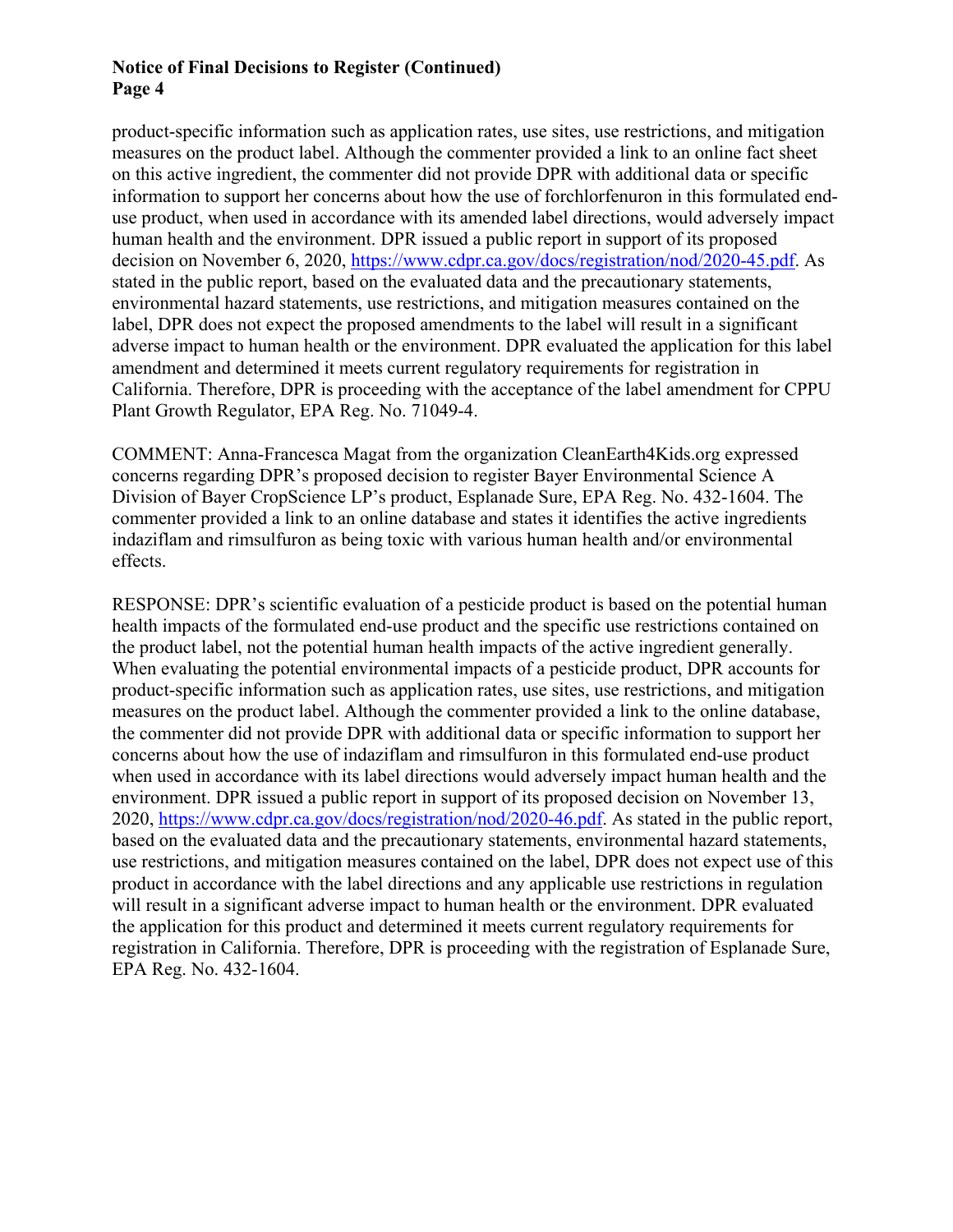COMMENT: Darin Cheung from the organization CleanEarth4Kids.org expressed concerns regarding DPR's proposed decision to register Bayer Environmental Science A Division of Bayer CropScience LP's product, Signature Xtra Stressgard, EPA Reg. No. 432-1541. The commenter states studies show substances containing the active ingredient fosetyl-al have acute toxicity and fosetyl-al is an eye irritant and can cause serious eye damage. The commenter provided a link to an online report listing fosetyl-al as "High" acute toxicity.

RESPONSE: DPR's scientific evaluation of a pesticide product is based on the potential human health impacts of the formulated end-use product and the use restrictions contained on the product label, not the potential human health impacts of the active ingredient generally. Although the commenter provided a link to an online report listing fosetyl-al as "High" acute toxicity, the commenter did not provide DPR with additional data or specific information to support her concerns about how the use of fosetyl-al in this formulated end-use product when used in accordance with its label directions would adversely impact human health and the environment. In fact, the report cited by the commenter contains a footnote acknowledging "Acute toxicity is a function of the toxicity of the chemical ingredients and their particular formulation in the pesticide product. The acute toxicity reported in this list is for the pure chemical ingredient only and may not represent particular pesticide products." DPR issued a public report in support of its proposed decision on November 13, 2020, [https://www.cdpr.ca.gov/docs/registration/nod/2020-46.pdf.](https://www.cdpr.ca.gov/docs/registration/nod/2020-46.pdf) As stated in the public report, based on the evaluated data and the precautionary statements contained on the label, DPR does not expect use of this product in accordance with the label directions and any applicable use restrictions in regulation will result in a significant adverse impact to human health. DPR evaluated the application for this product and determined it meets current regulatory requirements for registration in California. Therefore, DPR is proceeding with the registration of Signature Xtra Stressgard, EPA Reg. No. 432-1541.

COMMENT: Darin Cheung from the organization CleanEarth4Kids.org expressed concerns regarding DPR's proposed decision to register BASF Corporation's product, Vivando M Fungicide, EPA Reg. No. 7969-412. The commenter states studies show substances containing the active ingredient metrafenone are toxic to aquatic life with long-term effects on fish and the ocean. The commenter provided a link to an online fact sheet on this active ingredient.

RESPONSE: When evaluating the potential environmental impacts of a pesticide product, DPR accounts for product-specific information such as application rates, use sites, use restrictions, and mitigation measures on the product label. Although the commenter provided a link to an online fact sheet on this active ingredient, the commenter did not provide DPR with additional data or specific information to support her concerns about how the use of metrafenone in this formulated end-use product when used in accordance with its label directions would adversely impact the environment. DPR issued a public report in support of its proposed decision on November 13, 2020, [https://www.cdpr.ca.gov/docs/registration/nod/2020-46.pdf.](https://www.cdpr.ca.gov/docs/registration/nod/2020-46.pdf) As stated in the public report, based on the evaluated data indicating metrafenone is unlikely to accumulate in aqueous systems and bed sediments and the environmental hazard statements, use restrictions, and mitigation measures contained on the label, such as this product is limited for indoor use only, DPR does not expect use of this product in accordance with the label directions and any applicable use restrictions in regulation will result in a significant adverse impact to the environment. DPR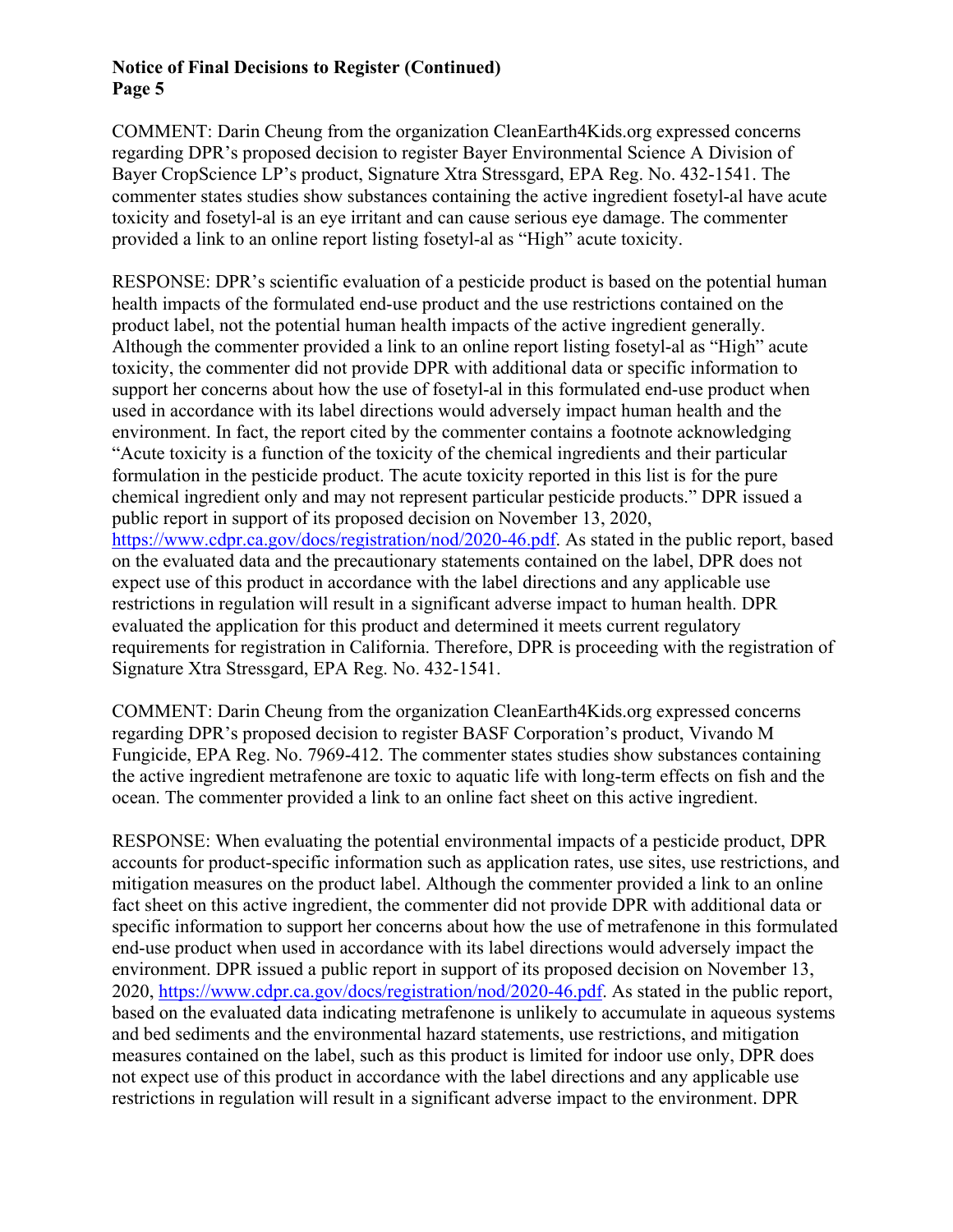evaluated the application for this product and determined it meets current regulatory requirements for registration in California. Therefore, DPR is proceeding with the registration of Vivando M Fungicide, EPA Reg. No. 7969-412.

*Original signed by Tulio Macedo 01/13/2021*

 Tulio Macedo, Chief Pesticide Registration Branch Dated